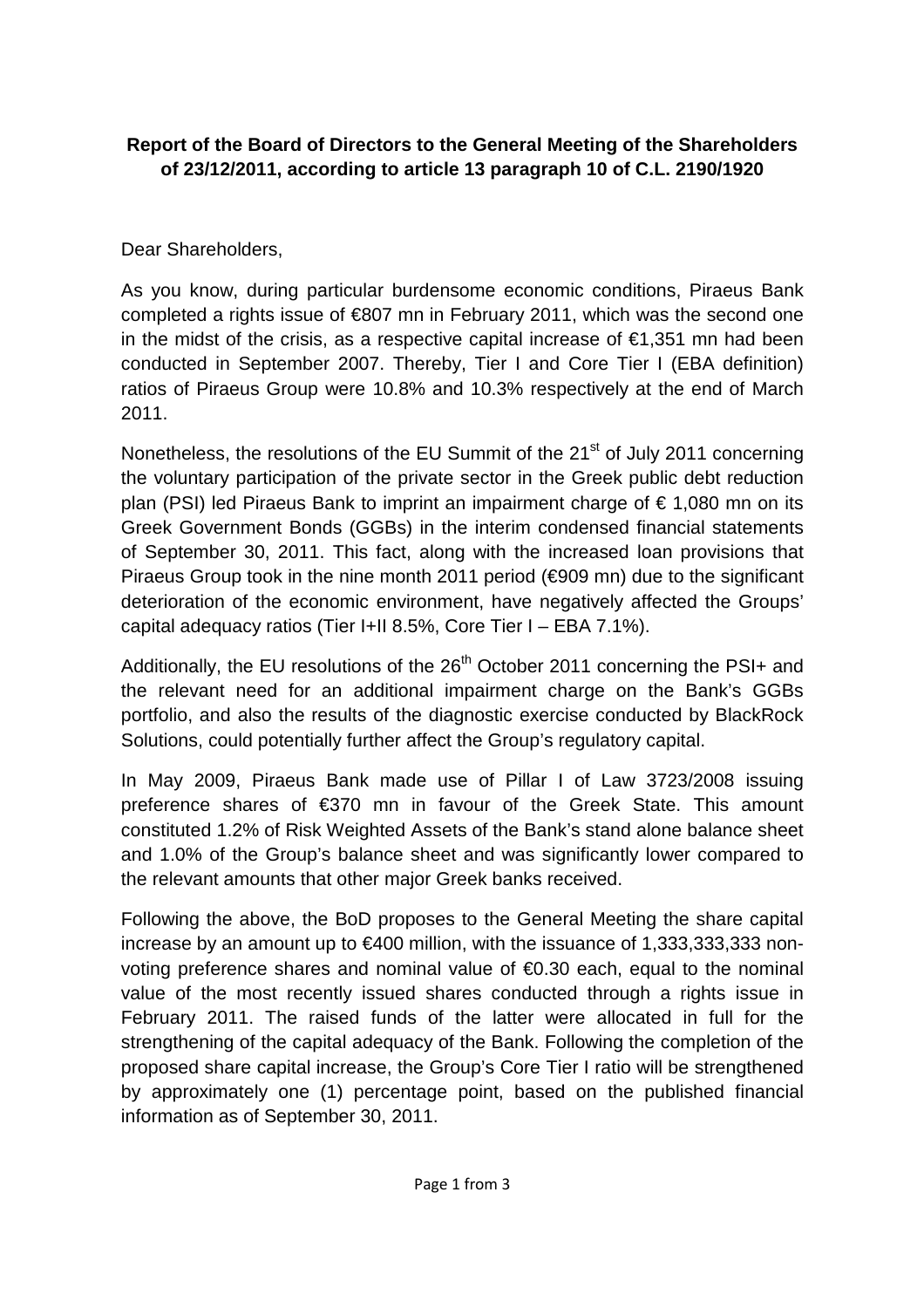All the new shares will be subscribed by the Greek State at their nominal value  $(\epsilon 0.30$  per share). These preference shares that will not be permitted to be transferred to third parties and to be traded in organized markets will provide the privileges stipulated by the law to the Greek State. More specifically:

(a) right to collect interest calculated by ten percent (10%) on such preferred shares' subscription price:

(i) prior to common shares,

(ii) prior to the dividend amounts distributed according to paragraph 3 of article 1 of Law 3723/2008 and

(iii) irrespectively of any dividend amounts distribution to the remaining shareholders of the Bank, provided that upon payment of the interest in question, the ratios of the Bank's capital adequacy on solo and consolidated basis comply with the minimum ratios each time specified by the Bank of Greece.

Said interest is calculated on an accrued annual basis, proportionally to the period the Greek State is a preferred shareholder and is payable within one month following approval of the annual financial statements of the respective fiscal year by the Ordinary Shareholders' Meeting. Payment of such interest is subject to the existence of distributable funds as defined in article 44a of Codified Law 2190/1920 and more specifically of profits of the last or previous fiscal years and/or reserves, provided that the Ordinary Shareholders' Meeting resolved upon distribution of such funds and no regulatory measures of article 62 Law 3601/2007 are in force. In the event of inadequacy of such distributable funds, the aforesaid interest is payable preferentially (prior to common shares) up to exhaustion of the aforesaid funds.

(b) voting right to the General Meeting of the preferred shareholders as provided by Codified Law 2190/20, (i.e. paragraph 5 of article 3, paragraph 5 of article 4, paragraph 12 of article 13, paragraph 5 of article 15a and paragraph 2 of article 72 of Codified Law 2190/1920).

(c) right to attend the Bank's Board of Directors meetings through one representative who may be appointed as an additional member of the Board of Directors and will have rights that are outlined in paragraph 3 of article 1 of Law 3723/2008 as it is currently in force

(d) preferential reimbursement, prior to all other shareholders, out of the proceeds of the liquidation of the Bank's assets, in the event the Bank's assets are liquidated.